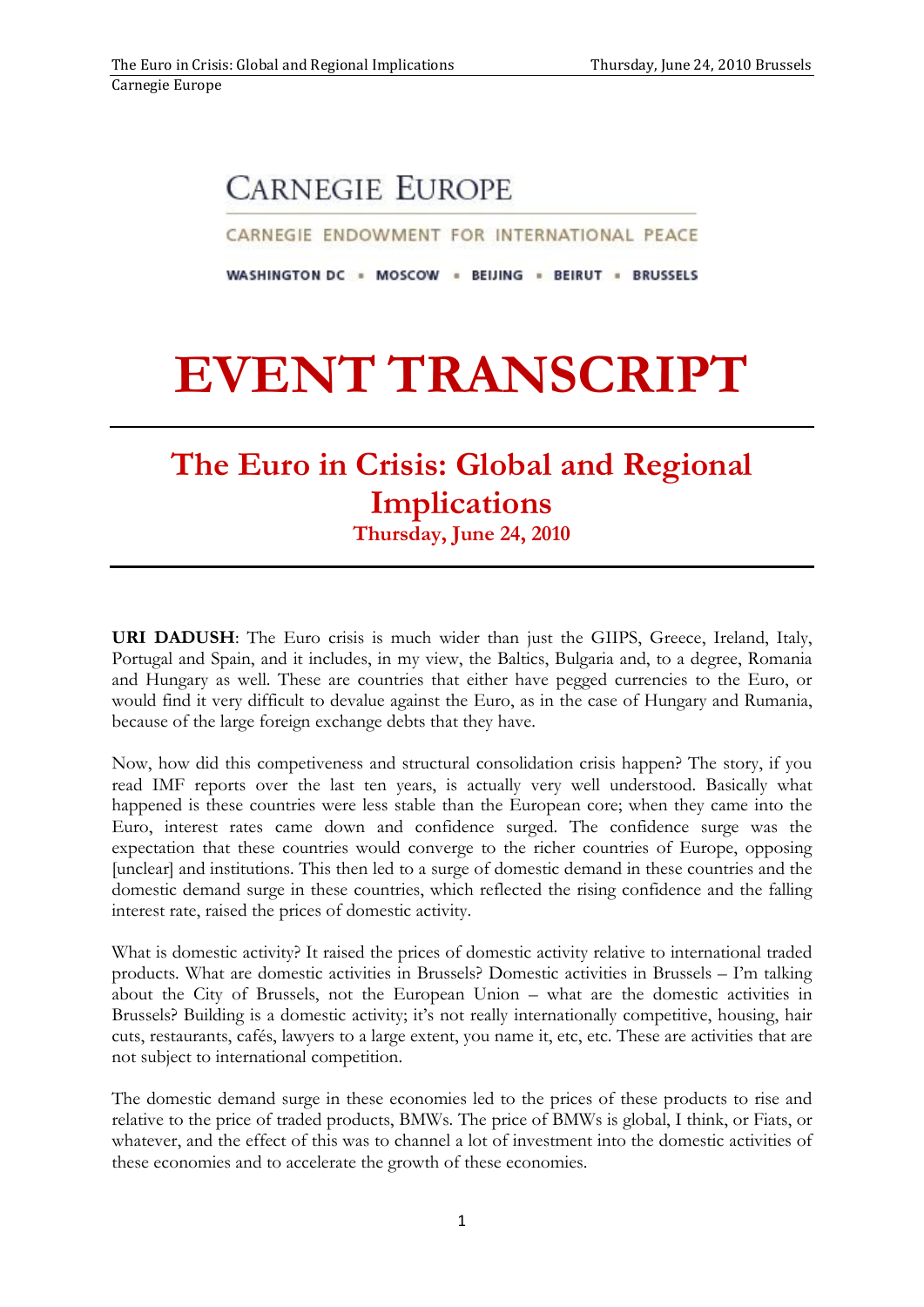Another effect was that the price of labour, because labour is not so mobile inside of Europe as it is in many other places, and as it is not in many other places. The price of labour was bid up, wages were bid up in excess of productivity in these economies and in that effect, they loss massive amounts of competitiveness.

Two things happened: there was misallocation towards domestic activities and away from trader activities and at the same time these countries became expensive in international terms compared to not just Germany, although there were huge differences that have manifested themselves, so unit labour costs in many of these economies have risen 20%, 30% relative to Germany, but also vis-à-vis the rest of the world because while this was happening the dollar was devaluing vis-à-vis the Euro and the yen was devaluing vis-à-vis the Euro and there were these productivity increases in US and Japan.

Although we don't have the numbers, we suspect strongly that very similar phenomenon was happening in China as well, in other words China also gained competiveness vis-à-vis Germany on average. The bottom line is these economies have lost massive amounts of competiveness vis-à-vis the rest of the world.

Now, I go to the second point, which is that the fiscal is the result of the structural and the loss of competitiveness. Now, how did that happen, what is the line of causality here? Well, the line of causality is fairly straightforward. On the one hand, when interest rates came down in the troubled countries, the governments found very expensive stuff. They could have saved that money because after all it's a one-time gain, the fall in interest rates, but by and large they didn't save the money; they increased their expenditure – by and large. I mean there are very different patterns here in different countries, but this is the common story.

That's one factor that played, but the other factor that played on the fiscal side is actually more basic, is that these economies saw the rate of expansion of their government rise fairly rapidly. If you go to page two in your handout, the bottom left-hand side, you'll see that the annual growth of government expenditure... all the countries are not appearing there. The same graph is available in the report, but basically goes five on the left at GIIPS and the one on the extreme right is Germany. In other words, the rate of growth of government expenditure in Greece, Italy, Ireland, Portugal and Spain was very rapid, 3% to 6%, or 4% to 6%, or in the case of Ireland even more, 7% a year; in Germany much less.

Interestingly, for most of these economies, government expenditure didn't change much as a share of GDP; it just grows with GDP and reflecting the fact that tax revenues were rising rapidly. The only problem is that the underlying rate of growth of GDP was not sustainable because the growth model ultimately based on domestic activities was not sustainable.

This was already evident in Italy and Portugal many years ago and the growth rate slowed markedly. They had very, very slow economic growth, among the lowest in Europe, because they lost competitiveness, because the productivity of their domestic sectors was sluggish, and they were not able to maintain sufficient activities in the international sector, where they were losing market share.

Also Italy is a bit of a special case because Italy was already high income economy when the Euro was introduced. The convergence play in Italy was less marked than it was in the other 11 countries. Greece, Spain and Ireland saw very, very rapid growth, up until 2008 when the financial crisis basically exposed the fault lines in the system.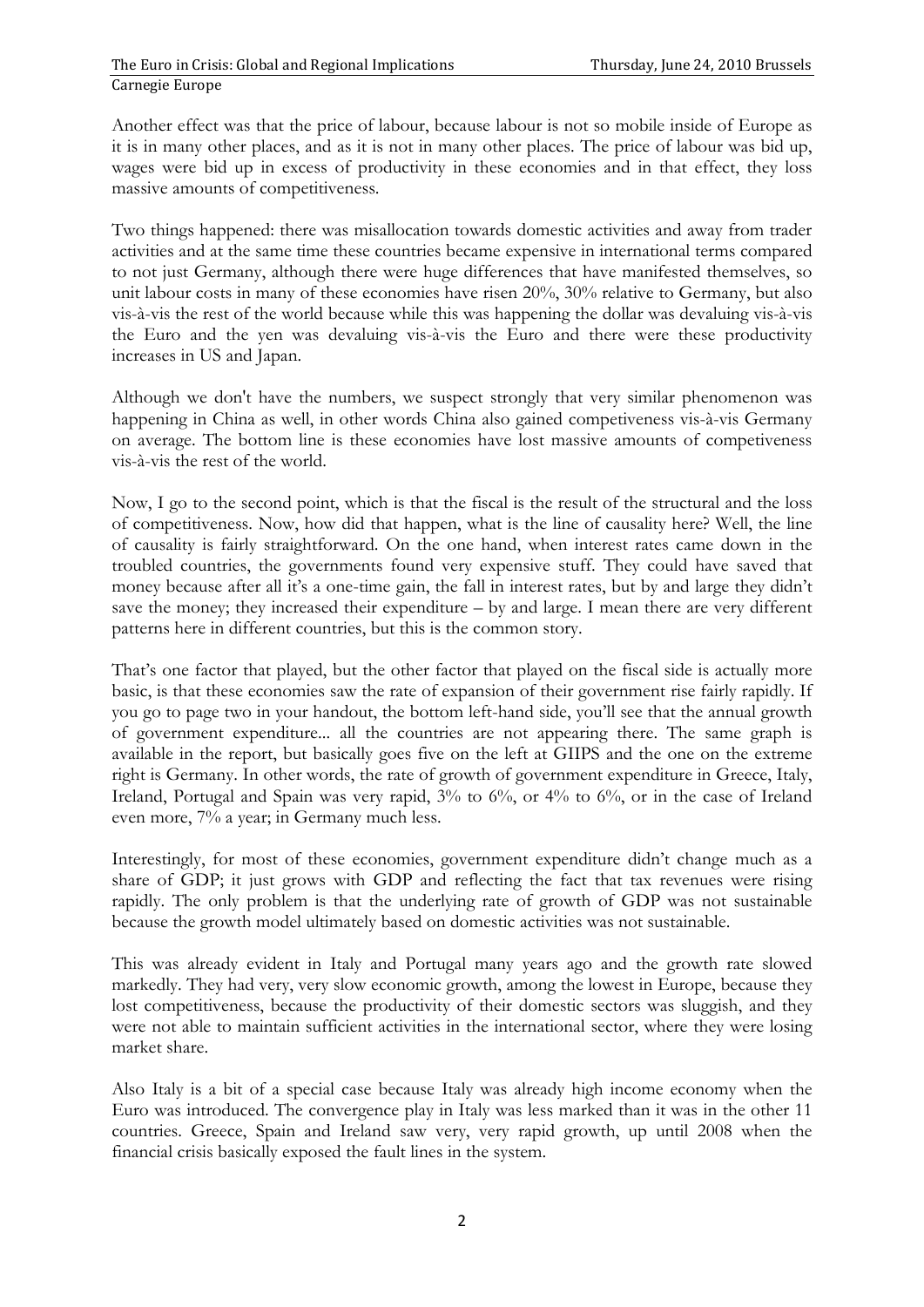One of the interesting effects of the financial crisis episode is that the deficits of Spain, Greece and Ireland increased by much more than Germany or those of the other countries and the reasons are, in the case of Ireland, you have a huge expansion of credit finance centre – that was one special factor in Ireland.

In the other countries basically the crisis exposed the fact that not only was their manufacturing sector hit just like everybody else's, due to the slowdown of world trade, but their domestic sector collapsed, their housing model collapsed, the growth of their domestic activities was shown to be unsustainable. They lost in the non-tradable sector as well and, sure enough, governments saw that the rate of spending was entirely unsustainable because the tax revenue that they were counting on was simply not there.

This then is my second point, is the chain of events that go from the structural to the fiscal, and Greece is a bit of special case because, in addition to all this, there were a lot of infelicities in the way that Greece managed its budget, etc, and which put Greece in a category of its own in terms of the size of the problem that it has to confront.

The third point is very quickly how you deal with this issue. Well, this is where we ran directly into what everybody was worried about when they first set up the Euro; what everybody was worried about, people who had studied monetary was that you had very different setups within Euro, very different institutional frameworks, stages of development. We also had very inflexible labour market and you also had very limited equilibrating mechanisms across the European countries. You don't have a lot of fiscal space at the centre; 1% of GDP is the EU budget.

You don't have fiscal transfers, etc. This has all been written in 157 articles well before the crisis happened. The problem is that now you have a major asymmetric shock within the EU; this asymmetric shock is actually, what I'm arguing, a direct result of the way that the Euro was created, etc, and these rigidities are all coming into play, but you don't have, by definition, the ability to devalue or the ability to print money.

It's not just the inability to devalue that is important, because that's crucial because that would make it much easier to adjust. It's also the fact that you cannot print money. Why is that important? Well, if I lend money to the UK today, I know that the UK can default but the way the UK will default is by printing a little more sterling - so I'm going to see the inflation rate go up, but I'll see it coming.

How much can they hit me already, particularly around the short-term debt? How much can they hit me with inflation over the next two years?

In the case of Greece, Greece can run out of Euros; it has no printing press and Greece did run out of Euros, which is why they needed a bailout. Spain, if it doesn't do things right, can run out of Euros and so the short-term debt of Greece and Spain is also a worry.

Okay, so that's the constraints in a nutshell and the fourth and last point is that therefore, to survive and to adapt to the shock, the Eurozone has to use the available instruments much more aggressively than it would normally have to do if it didn't have all these constraints.

What are those available instruments? Well, you know the answer very well and I'm sure everybody knows that the answer is that you need to find competiveness again in these economies through major fiscal adjustments, much bigger than you would normally have to do if you had your currency, and that's not enough.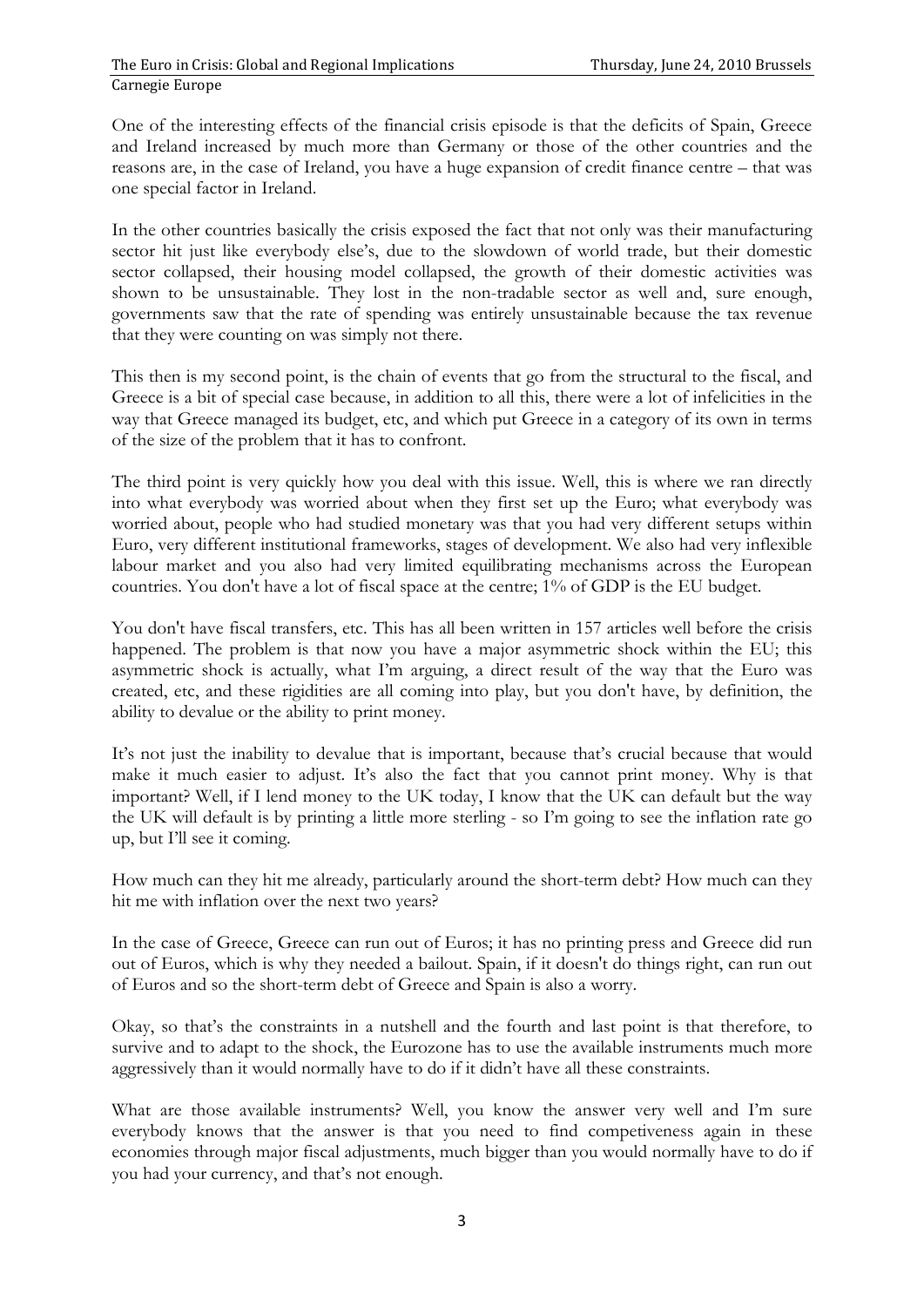It could be enough because if you were in a major recession that lasted ten years you can reverse the rigidities over the last ten years; it can be done. It's just you're going to have unemployment at huge rates over the ten-year period. In order to do things faster, you have to operate more directly on wages, reduce wages. Spain is doing it, Greece is doing it, Ireland is doing it, and you have to undertake structural reforms to make your markets more flexible and competitive. This cocktail is very well known; it is the World Bank, IMF cocktail that just makes certain many parties are involved in developing countries over the last 30, 40 years; it's just this is the first time that the party is in the industrial countries.

The other element of policy that is available is there is no ability to devalue at the level of Greece, but there is the ability to devalue at the level of the European Union and so the Euro has come down, it has to come down, it has to stay down. European Monetary Policy, the European Central Bank, has to keep interest rates low for the foreseeable future, expensive monetary policy. In my view, Germany has to do the opposite of what it's doing at the moment, which it has to find ways to deflate its economy because it's one of the surplus countries and also the one that will benefit the most from the Euro devaluation.

The rest of the world has to help, the IMF, US, etc, etc, and the rest of the world has to help because of the size of Europe and because of the profoundness of the European crisis which actually affects the global recovery, particularly if, as is inevitable, if the sovereign debts problem multiplies and spreads to Spain and possibly Italy, etc, this is going to have a huge impact on the banking system in Europe and there's no reason whatsoever to think that you're not going to have a big global credit crunch of the type that we had two years ago if the crisis goes out of control.

That's my analysis. I'm staying away from prognosis at this point because of lack of space and time and I'll stop there.

**FABRICE POTHIER:** Thank you, Uri. I have to say it's challenging to cut people's presentations when you don't have a microphone. It's a very useful tool for that, but it was very comprehensive and clear at the same time. I would like now to turn to the rest of the world and to ask Ambassador Bhagwati or the impossible in the sense of asking him to maybe put on two hats, the expert hat as well as the diplomat's hat, to tell us how you read this crisis and maybe, even more importantly, how you read the possible implications of the crisis for one of Europe's important partners, India. Thank you.

**AMBASSADOR JAIMINI BHAGWATI:** Thank you for this opportunity to talk to this select audience. It's nice always to pick up with Uri. I see familiar faces out there. As you rightly said, it's an impossible task, so I'm going to be short – I was told about ten minutes. What might happen in trying to brief is that I may misallocate my resources and focus too much on one point than the other, in which case just tell me straight later on in the question and answer session when you can ask me to elaborate on something I didn't spend too much time on.

To begin with, one can't disagree with Uri ever, but on this particular occasion I agree with him in terms of the analysis and what he is suggesting. What does it mean for the rest of the world and particularly the developing world? And then I'll come to India as well. To the extent that the expenditures in Euro Land cannot be reduced, whether it is because of the inelasticity of social security, pensions and other such payments, where it's just not possible, and to the extent that the relatively surplus countries within Europe cannot provide those savings within the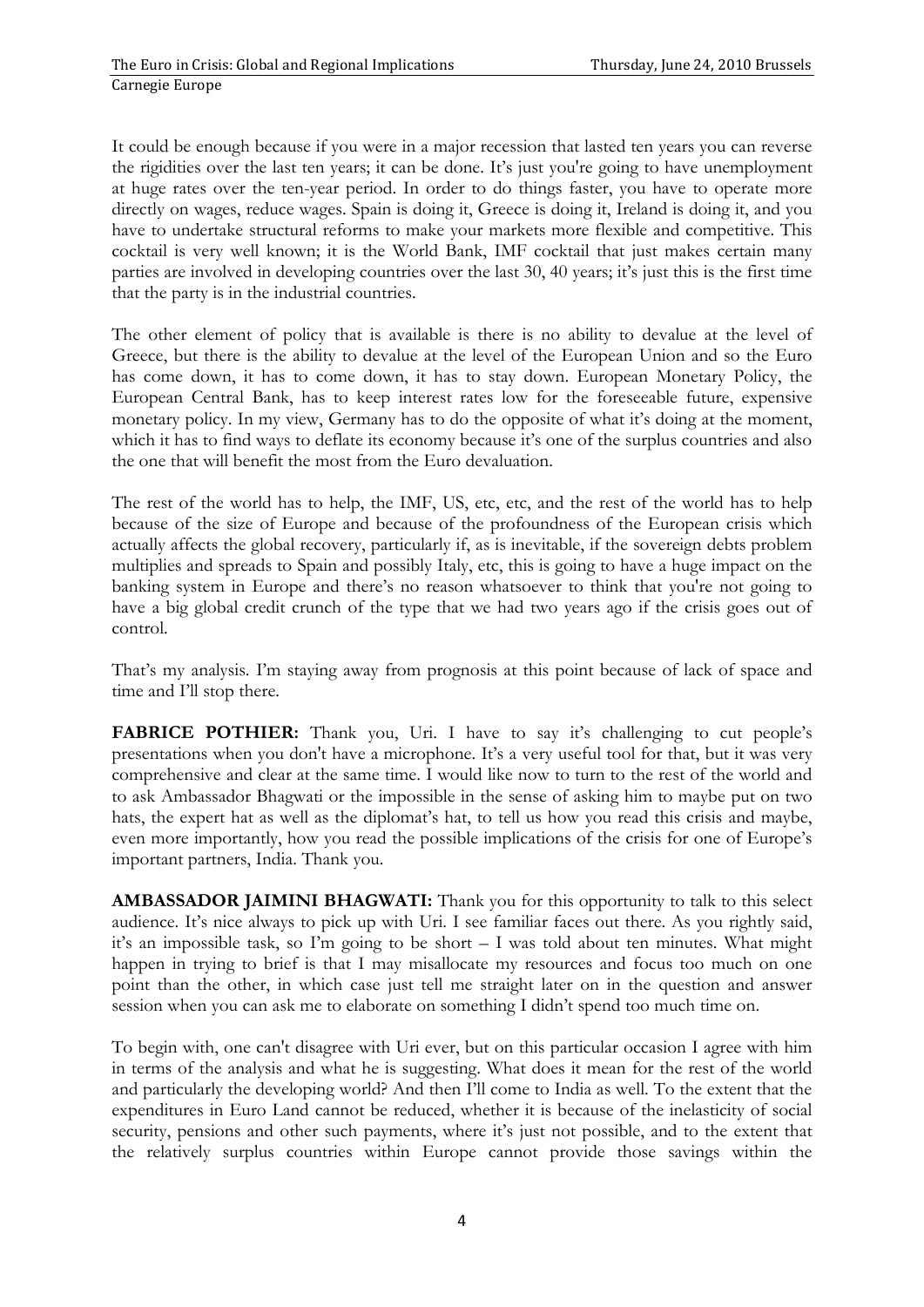framework of some kind of arrangement agreement where the credit risk part of the issue is satisfied.

I mean by that, countries like Germany and a number of countries within Europe's lending, by providing the resources of the ECB to other countries such as Greece. To the extent of countries other than Europe, the rest of the world, whether it is through the IMF or through some other channel, have to divert its savings to Europe; that is the only way. If you can't do it within your own country, then you go within the European Union, you can't do it within the European Union you'll have to go to the IMF and, as some of you might know, countries like Brazil, China and India are net contributors to the IMF, no longer borrowers from that institution.

I need to say a word here about the relative sizes of these economies. When you look at Greece, it has been talked about a lot, but, if I remember rightly, it's only about 2.6% of the Euro economy. If you look at Portugal it's 1.8%, Ireland, 1.8%; Spain is substantially bigger; it's 11.7%. Germany, of course, leads at 26.8%. Why do I refer to these numbers? While it is a calamity for Greece in terms of its inability to print Euros, it is not a calamity for Europe as a whole, when you're 2.6% of the Euro economy.

When I spoke about how you have to suck in savings from the rest of the world, when even within the Euro land, these worst affected economies are relatively small; it's not as if the rest of the world will be affected to that extent.

I think the story is somewhat different when you come to Spain and, very frankly, I think I need to mention the UK. It's not part of the Eurozone, as such, but it's definitely part of Europe. When I look at the UK, I'm worried, quite frankly, in terms of its medium-term situation. They may find various ways to address their problems; they do not have the competiveness problems like Greece or even Spain because they misallocate resources, as Uri said, to activities which are essentially domestic.

The leader in the pack was construction activity which leads to excess capacity and you have a lot of debt, which fuelled that construction activity and you don't quite know what to do with this once those apartments are built and there's nobody out there to live in them.

UK is not in that kind of situation but there are different complications. It has its own currency and prints that money, whatever money it needs, but you can do [unclear] but it might lead to inflation. Already, compared to the developed world, compared to the OECD countries, countries like India are leading the pack in terms of inflation.

Our poor inflation right now is over 9% in India and when you think about what is going on in the countries which have been hit hard post 2008 by recession, inflation is far from everybody's mind - in fact, in terms of cutting down on the fiscal, in terms of improving the fiscal's balance within government, because in Japan earlier the concern was deflation, not inflation.

For us, looking at the availability of capital which has been bumped in because of easy monetary policy, it has led to capital inflows into countries like India. You asked me specifically about India, so as far as India is concerned we are grappling with the straight problem where at one level as a capital deficient country we would welcome foreign capital and you might see an inconsistency of what I said about how international savings have to come to Europe.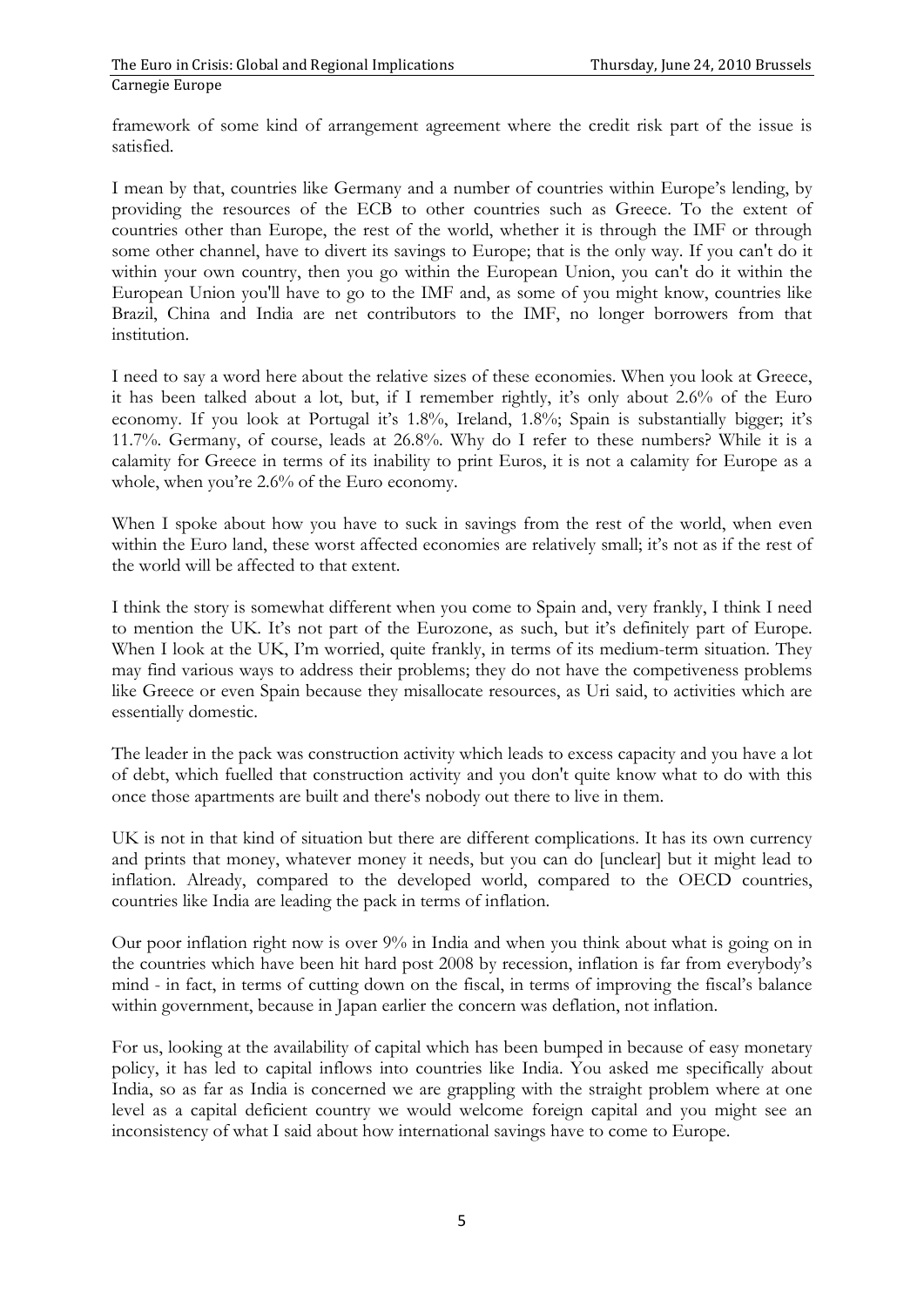There's a distinction between private capital and government capital. It's private capital which is much needed within Europe, maybe looking for higher returns in countries such as India, and creating problems for us in terms of our own exchange rate management. Uri referred to competitiveness; obviously we're very conscious. We have our own currencies so, to that extent, we are not has constrained in terms of our competitiveness compared Euro land, but we are conscious of the fact that competitiveness will be affected.

A country like India, the capital account is only partially convertible, so to the extent that we have adverse current account balances beyond a certain amount. We have no problem with an adverse trade balance, but if you have a consistent adverse current account that can be a problem. Recently the current account has been showing an uptake. It has gone up to almost minus 4%. That's where we are with regard to India.

Coming back again to Europe and to UK and the US, one aspect of the current situation which Uri may not have mentioned because of the shortage of time is we are very concerned about what we are seeing in terms of some countries perhaps recovering but jobless recovery. This is particularly true of the US. Jobless recovery in addition to the economic problems also creates political and social problems and makes certain kinds of policy choices not available to the government.

You might have become a little more intransigent. This weekend we will have the G20 leaders meeting at the summit in Toronto. To the extent that the countries can agree, the world will be better off and wholly indifferent to the fact that Germany perhaps is tightening when it should not be tightening. I think, as far as the US is concerned because we are not talking about privileged information, the US would prefer to hasten slowly, in Martin Wolf's terms, and not rush to correct the fiscal balance.

Here I would tend to agree with what some of observers, like Paul Krugman and others have said, that ideally from India's point of view, I would agree that there might be a divergence of policy choices with some of the smaller economies in Europe aggressively trying to correct their fiscal balance but some of the larger economies should not proceed in the same way because it will have a diferential impact, not just within Europe, but also for the rest of the world in general and India in particular.

I also see some incipient science, given the rates of growth for some of the Asian countries, not all, some, that there might be a minimal amount of structural decoupling of Asian countries from OECD countries. This is the first time – well, I don't know about the first time – perhaps this is a change from the past. Usually, take 2008, for instance. India was affected in the following way. Financial crisis in the US, leading to problems in Europe and so on, banks and other financial funds, the first description of that problem in India was drying up of trade credit.

Immediately, the short-term trade credit dried up, just so the Central Bank had to go in to inject because our capital account was not fully convertible so the banks could not immediately respond. The Central Bank, which is the reservoir of all foreign trades in India, had fiscal debt.

The second thing which happened was the decrease in demand led to obviously decrease in demand for Indian goods and service, so it affects our trade balance and, to that extent, affects that part of the economy which is dependent upon exports. However, at the same time, the decrease in demand for an energy deficient country, for a fossil fuel deficient country like India, also had the positive effect of oil prices going down from \$140 a barrel to \$40 barrel, so it's a strange situation.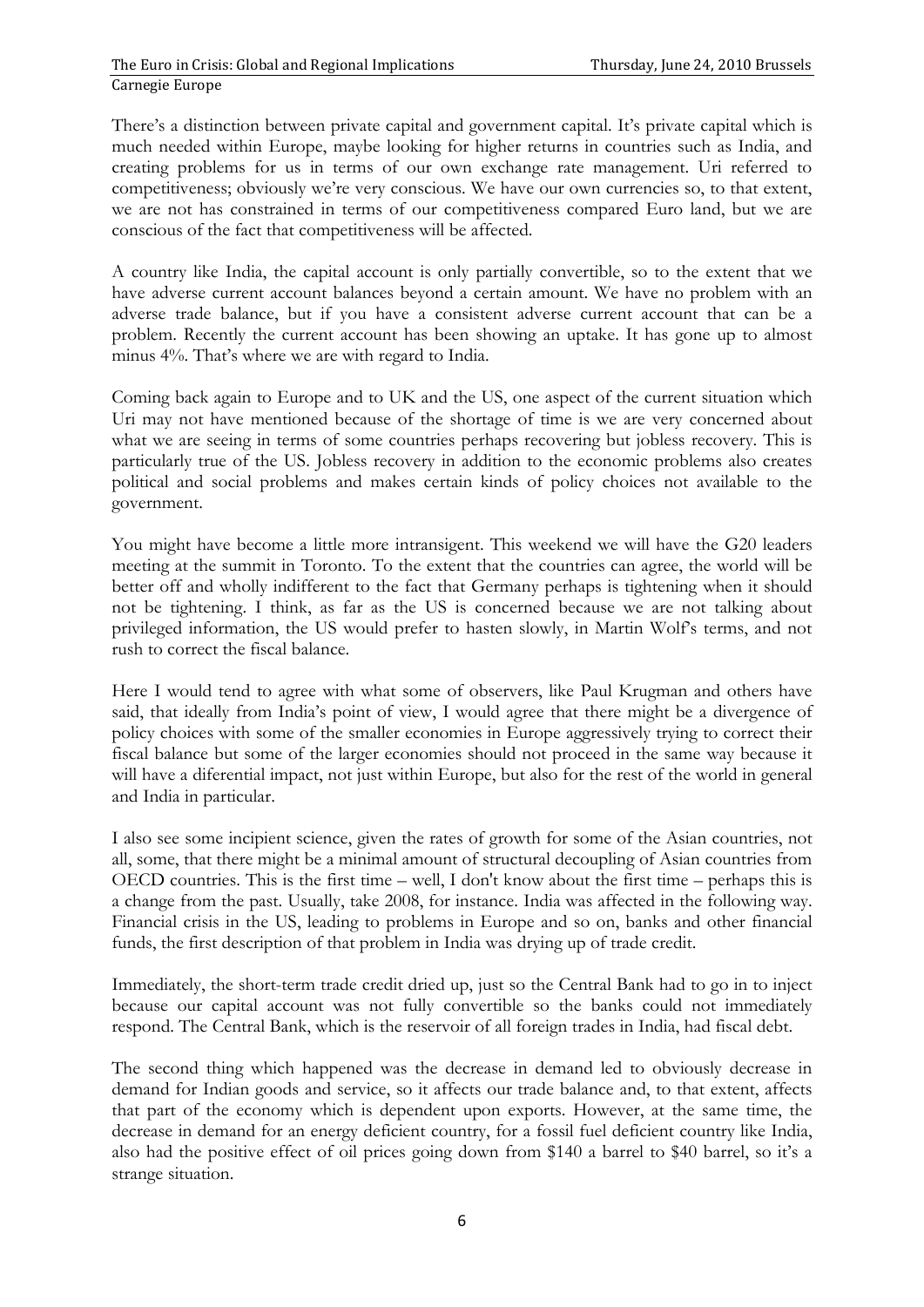While the decrease in international demand is bad for us, in some ways, given that this is as one good, the single largest item on our foreign exchange outflow bill in terms of the trade and balance that we had, we are helped by demand going down because we are very dependent on imported oil and gas.

Let me try to summarise. First, I agree with Uri that competiveness is the issue and here I'm personally somewhat surprised at how much the ten-year... Let's take one example, the ten-year government bonds of these countries, France, Germany... I've jotted them down from Reuters. France is at 3.065; that's the yield on a ten-year government bond. If you look at Germany, it's 2.62. These numbers are not usual, 44 basis point difference between the ten-year Eurobond of Germany vis-à-vis that of France. What is the market looking at? What is it concerned about?

This is not usual. They are both very large economies but if you look at the UK, it's another 35 basis points above France. If you look at the US, it's somewhat close to where France is. This kind of divergence in the financial markets in terms of risk appetite for what one would consider if you were to believe SMP and Moody's - but after 2008 nobody does - is that they are all AAA rated. Why is there so much divergence? They're all sovereign. If you think of UK, France, Germany, US, all AAA rated sovereigns with impeccable credentials in terms of their credit history, not too far back in the past though. If you go sufficiently far you can find jinx and drama.

As far as developing countries are concerned, we are thinking of the unthinkable, which is what all risk managers should do, which is what happens if the mid-sized economy gets into trouble, which can no longer print money. I'm abstracting from just the Euro problem. Within the Euro land I think the larger economies will, if there is political appetite to support the smaller economies, be able to nurse them back to competitive health.

Here I'm abstracting from the politics of it all, the last three demonstrations and whatever. I'll just stop here, although stopping somewhat abruptly. Please do ask me for clarifications in the questions and answers.

**FABRICE POTHIER:** Thank you very much, Ambassador Bhagwati. I could see that you could not resist putting the expert hat and then switching to the diplomat hat. I think it was very rich and very interesting, setting the bar very high for you, Sinan, to bring the same critical analysis first of what are Uri's key points, the four points, but also a broader picture.

**SINAN ÜLGEN:** Thank you very much, Fabrice, and it's a great pleasure to be here as in these words, it's my "bapteme de feu" with Carnegie so I'll try to reciprocate.

I actually have a perverse story to tell you because what you've been reading about the Euro and the Euro crisis has rather been a dismal story and, I just flew in from Istanbul, I just want to share with you the consequences of the Euro crisis for a country like Turkey.

The way that I can actually summarise all of this is that Turkey has been relatively unharmed and comparatively a much more attractive place in the aftermath of the Euro crisis. Now, why do I say that? Let's look at a number of the different dynamics that really underpin this picure, growth, for instance. Turkish growth has been a remarkable story this decade, averaging around 6%, until the big financial crisis. In 2009 growth sharply decelerated and ended up at around - 5%.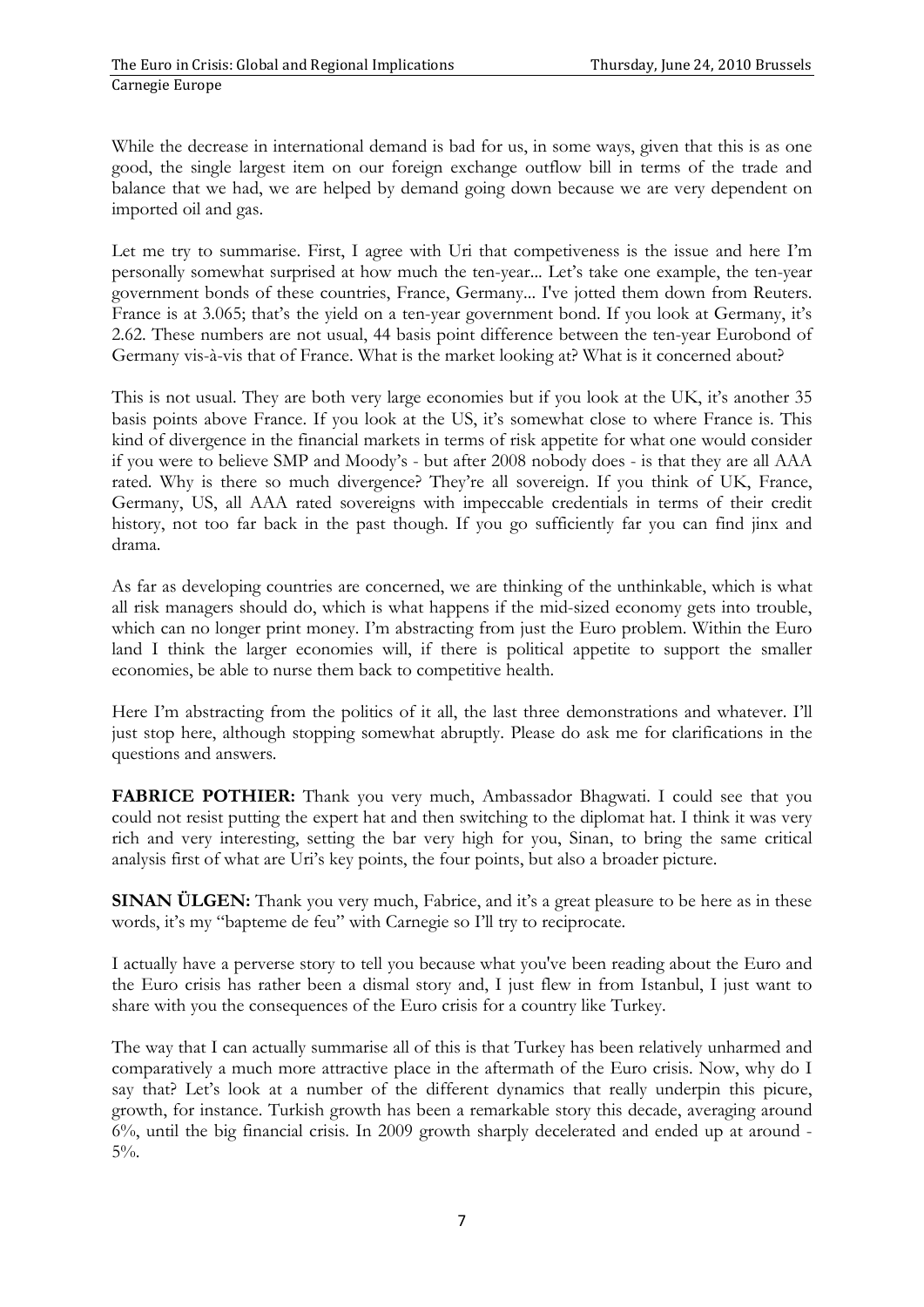But an interesting thing is that as the Eurozone itself started to feel the impact of what's now being called the Euro crisis, Turkey rebounded, its growth in the last quarter of 2009 was about +6%, the first quarter of 2010 we expect growth in double digits, 11% or 12%. The year-end estimate for Turkish growth will be around 6%.

On the fiscal side Turkey continues to show a primary budget surplus, so before the crisis it was really around 3% or 4% of GDP; now the Euro and the global crisis has come down, but nonetheless there's still primary versus surplus. There's still a budget deficit because of the debt repayments, but nonetheless on the fiscal side, the end of the year we expect a budget deficit of - 4% -5% compared to GDP.

Even with that figure, the public debt to GDP ratio, if you think about how many countries in Europe are still being able to fulfil the Maastricht area, Turkey's figure will be about 45%, so public debt to GDP.

All of this translates into a much more attractive outlook for Turkey as the country in terms of portfolio investments and also in terms of FDI. Just to give you another figure, there's an issue called CDS, Credit Default Swaps, which actually measures the riskiness of the country. At the beginning of 2008, Turkey's CDS rating was way below those of the countries in Europe, Spain, and also the new member countries, Bulgaria, Rumania and of course Greece.

Now, today, Turkey's CDS risk is much better than all those countries, including Spain, so this is in a way, the perverse relationship, the perverse impact, if you want, of the Euro crisis on a country that actually has quite a significant economic interdependence with Europe.

The question is why has this happened and here I have basically three points that I want to cover. One is that the economy has been able to switch very rapidly to a growth model that is fuelled by domestic demand instead of exports, so instead of the trade relationship – and Turkey is actually quite a modern economy so the share of exports and imports to GDP is 35%, the global trade volume is around \$250 billion – so it has quite a large impact with respect to trade in itself is quite a large element of our overall economy.

Nonetheless the Turkish economy has been able to switch to a growth model based on domestic demand. The second aspect is that when you look at how the different channels through which the Euro crisis could have affected Turkey, it's interesting to note that most of those channels have not really had a big influence on Turkish economy.

Now, what could those have been? One is obviously the exposure of Turkish banks and there we find ourselves in a situation, like a number of other countries, where we see that underleveraging has been a beneficial impact in order to really address the impact of the crisis. The Turkish economy is an underleveraged economy.

We have a growth to GDP ratio of about 35% and that's very low by international standards, so the financial channel through which the Turkish economy could have been affected therefore has been quite minimal. The Turkish banking sector has been very strong, very resilient. You might say that the country has actually had to pay an enormous price to clean up its banking sector back in the 2000/2001 crisis, when it cost us about 35% of our GDP.

Nonetheless after that, the rules that have been introduced in the banking system, the regulatory rules, the banking oversight and so on, allow the banking sector to remain strong. Now there is no problem with regard to the banking sector, no problem with regard to long-term loans and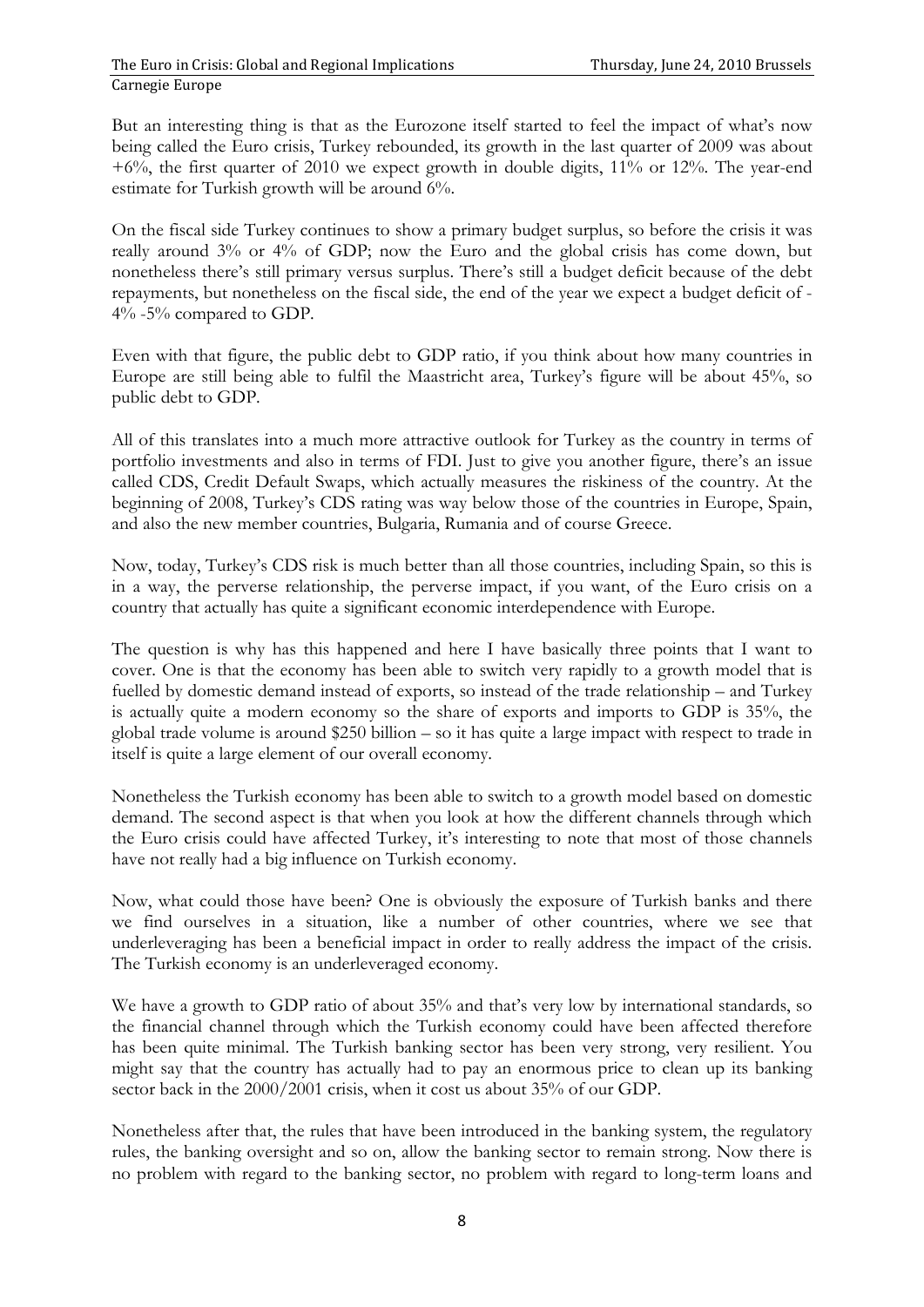also in terms of its international financing the Turkish banking sector is in a good position. The loan to deposit ratio in Turkey is 70%, which means that the banking sector actually finances its loans through its own deposits.

Now, what does that mean? Whether this is perhaps a bit too rosy a picture that I paint of the Turkish economy is a sustainable one. That is a question mark because so far the growth picture, the fiscal picture that I've shared with you, was actually rebound and there was a very strong rebound effect in what I've told you.

The question is whether this is sustainable and many people in Turkey do hope that the crisis that we are discussing here today, that has affected many of our trading partners in Europe, will soon be addressed. If demand in Europe does not pick up sooner rather than later, then I will not be able to tell you the story if I sit here six months down the road or one year down the road.

Yes, Turkey has by and large been unaffected by what's going on in Europe so far, but there's a big risk element, and the way forward in that sense is unclear. Just yesterday in the Turkish newspapers there was an interview with some of the Turkish exporters and they were extremely worried about the austerity measures that were being flagged in some of the large EU economies, in particular in Germany, which remains Turkey's number one trading partner. The demand side is going to be very important, whether demand in Europe will pick up.

The second issue is really on the FDI front. I told you that the Turkish economy is quite independent of the European economy and the FDI flows originate in 86% from Europe. If this economic downturn continues to become a very serious issue for the European economy, obviously on the FDI picture as well Turkey will not be able to continue its economic performance.

Having said that, I want to perhaps conclude with a political assessment of what that means. I am constantly being asked when I am back in Turkey about what that means for the Turkey/Euro relationship. In the short-term it is clear that this economic crisis will lead to a more introverted Europe.

It will mean that in Western capitals that EU leaders will have their hands full with trying to deal with the economic crisis, in trying to explain to their domestic constituency why is it that they have to take all these unpopular policy measures and, viewed from that perspective, enlargements, and especially through a country like Turkey is going to be a difficult sell for European leaders.

This is a picture in the short-term. I, however, tend to believe that in the longer term things will be reversed because if you look five years, ten years down the road, assuming that Turkey maintains its economic performance of growing at 5% or 6% per annum, five years, ten years down the road we will see a much different Turkey where convergence between some of the EU countries – and I'm not even talking about Rumania and Bulgaria, the latecomers – but Greece, is going to happen with a much rapid pace.

One of the reports that I've received was that, for instance, for Greece, Greek GDP will return to its 2008 level only by 2017. When you compare Turkey to a country like Greece down the road, I think it's going to be much easier for Turkey to be interpreted as an economic asset for the EU with its large economy, its growing economy and really its resilience in many ways.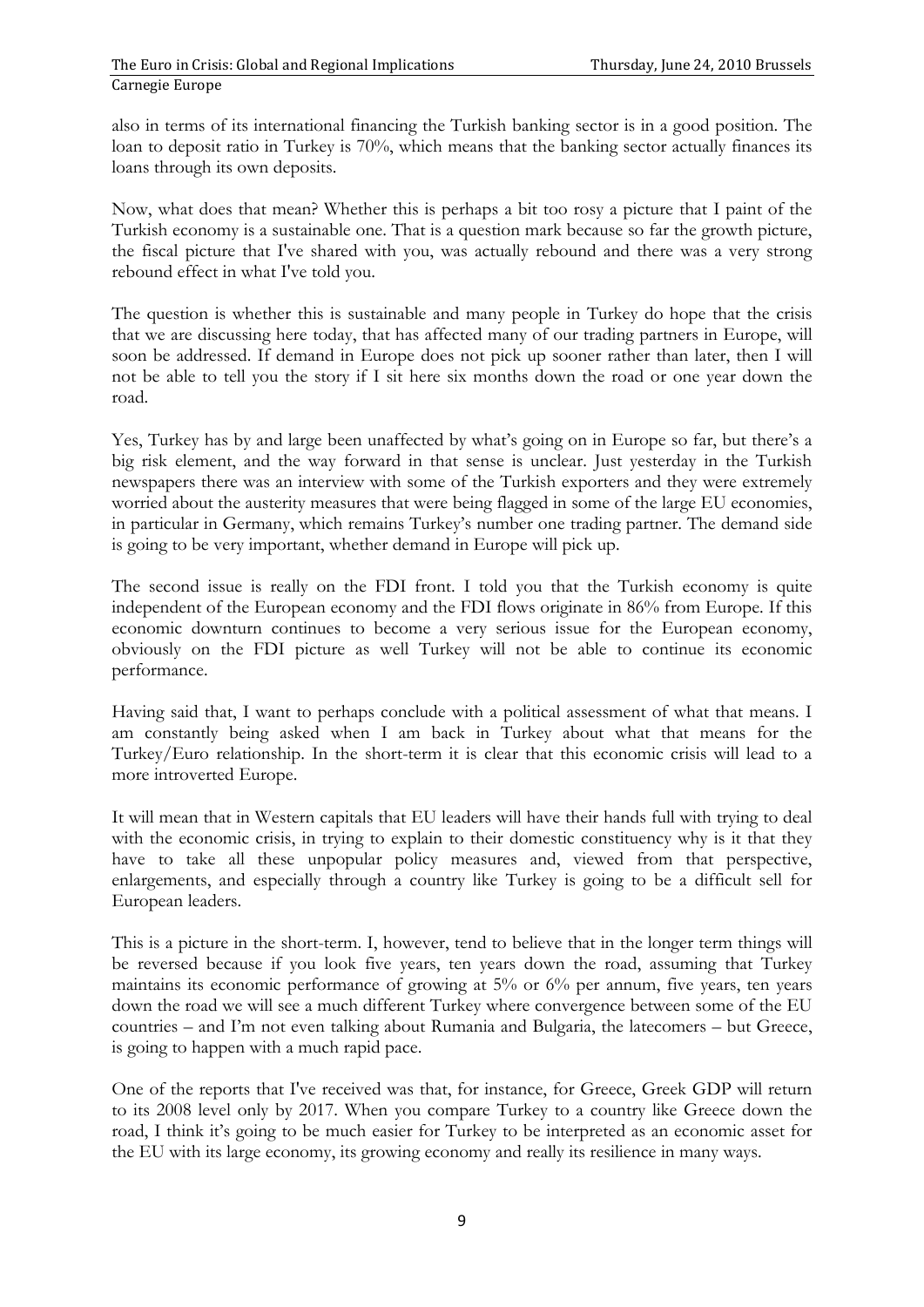Already Turkey, when we see about this drop in demand by countries that have to pick up demand, Turkey is one of the demand generators for the European economy and I think this is going to continue and, from that perspective, maybe this economic crisis will turn to Turkey's advantage in the long-term.

**FABRICE POTHIER:** Thank you very much, Sinan. That was a very refreshing perspective and I think your concluding points on the political aspect are those that I think we all have to keep in mind here, that we are entering an age of austerity also for foreign policy in Europe and we have to think well about the implications of that. Let me now open the floor to see if we have some comments or questions and that we can have a round here for our speakers.

**JIM NEUGER:** Jim Neuger from Bloomberg News. I have three questions, or two and half questions. The first two are for all three gentlemen. If Greece, for example, were to default, what would the consequences be for the non Eurozone throughout the world, considering the impact on the European banking system and the availability of investment capital? And then related to that, do you think that the [unclear] reforms of the Eurozone governance, European leaders are making a mistake by not building in some sort of orderly... realising that defaults can never be orderly – but by building in some sort of mechanism for dealing with sovereign defaults in the future?

The third one, Ambassador, you raised the point of the recent outperformance of German bonds vis-à-vis France, the UK and the US. You didn't really answer the question of why you think this is happening, so maybe there is perhaps a flight to quality element going on there. My point in that flight to quality might be speculation on a Eurozone breakout.

**FABRICE POTHIER:** That was your two and a half questions. I think we have a set of questions from Thomas.

**THOMAS CARLTON:** Thomas Carlton from the European Council on Foreign Relations. I also have a question for the three speakers, or rather three slightly rude invitations to gaze into a crystal ball and that's perhaps guaranteed to get a groan or not. I was wandering whether I could ask you to give us your sense about what the Euro crisis has really done in the sense of the second chapter of the financial crisis is to accelerate very substantially the risk and perhaps the actual decline of the high income countries versus emerging or newly risen powers and whether you'd expect the relative strengthening of the competitive position of the newly rising powers to continue over the next 20 years.

**FABRICE POTHIER:** Thank you. Let me turn to the Ambassador, then Uri, then Sinan to address those three and a half questions.

**AMBASSADOR JAIMINI BHAGWATI:** If Greece were to default. I think when you look at the spread for the Greek bonds  $-$  I have the numbers somewhere  $-$  it's over 900 basis points, close to ten. That is ten percentage points; it's not meaningful to talk about those kinds of spreads because I don't think there's much trade of Greek bonds because these are illiquid already. To a certain extent, the market has already factored in a Greek default; it's not a conventional default because it's got a safety net in terms of the larger countries having put together this package between  $7<sup>th</sup>$  and  $9<sup>th</sup>$  of May that we're all familiar with.

It's more, in my opinion, a question of restructuring, how you define restructuring, and I think what is going on right now is restructuring of Greek debt, so it's define the conventional definitions of restructure, which means already defaulted, but effectively that's where we are at.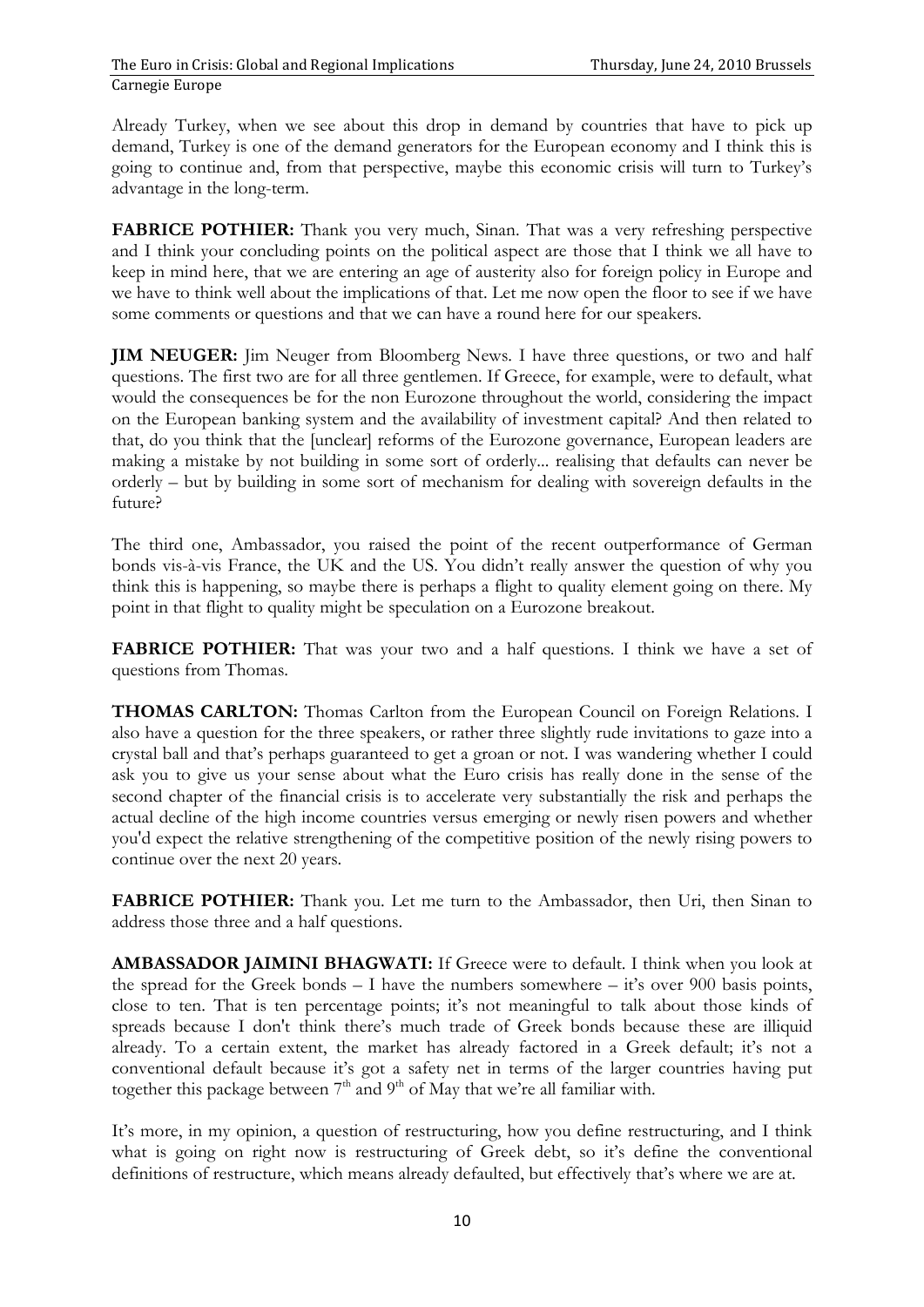What would happen to the rest of the world or what does it mean - that there will be a huge impact on the rest of the world? I think not because I referred to the size of the Greek economy. I think in terms of its total Eurobond issuance in terms of what the Greek Government owes to its creditors, it's about 123% of its GDP which would roughly be €350 or €370 billion. When you look at it in terms of the size of the Euro economy, or just the size of the German economy which is ten times that, I think the problem can be contained if there is political will.

It's a different matter... I don't think it's as much economics as politics. Does Europe want the Euro enough to pay the price for the de facto restructuring of Greek debt? Because, to some extent, the question is of European banks, as we know, French, German banks are exposed to the bonds issued by Greece. The answer to that is yes because what we saw between  $7<sup>th</sup>$  and  $9<sup>th</sup>$ of May was that the Eurozone countries got together and so did the EU countries, and they decided that they will not allow this to happen. They agreed for the ECB to provide the market, either buy or [unclear] Greek Government bonds.

To that extent, if I were to look at it from outside, I would say that as of now I do not see any cracks in that political will to bear that. The consequences for the Eurozone itself and for the EU are large enough to provide the political will for that to not happen, so to that extent you might argue that it's wishful thinking for people outside the Eurozone.

It's not just wishful thinking. If the consequences for the Eurozone and for the EU 27 countries is bad enough, so that is in some way an insurance that political will will be found to keep this together. That's my guess for now.

You also asked half a question on the flight to quality divergence and I didn't quite explain what it meant. I think it's a reflection of the numbers. If you look at the fiscal balances and I have them here, a printout, and the source is the Fiscal Monitor. When you look at Germany and you look at France, you're absolutely right, there is a divergence. When you look at the primary balance for 2010, France is -6.0 as a percentage of GDP. Germany is - 3.4 and the UK is -8.8.

If you look at France and the US, I think the US has always been the country which has a currency which gives it some senior international reserve currency, even though the current situation as far as the US is concerned, it's -9.2 and, as you might recall, I said the US and France, their ten-year bonds are fetching the same yield, but France is at -6.0 but the US is a different story.

I don't quite know where to proceed further in terms of answering your question. I was making a slightly different point that when you look at the credit rating agencies, what is it that the market is doing, what exactly is it assessing. I think it is trying to assess just how much will there is domestically in these countries to address their fiscal balance problems.

I don't think the market is at all thinking in terms of the credit risk aspect of it, because these numbers are nominal. Those bond yields that I mentioned to you are nominal; they are not inflation linked bonds. If you look at inflation linked bonds and then compare across countries, you'll get a better credit risk strength. Here, that is also inflationary expectations because, as you know very well, you're holding a bond and there is inflation, to that extent, you veer down because your return is going down and there are differential inflations in these countries.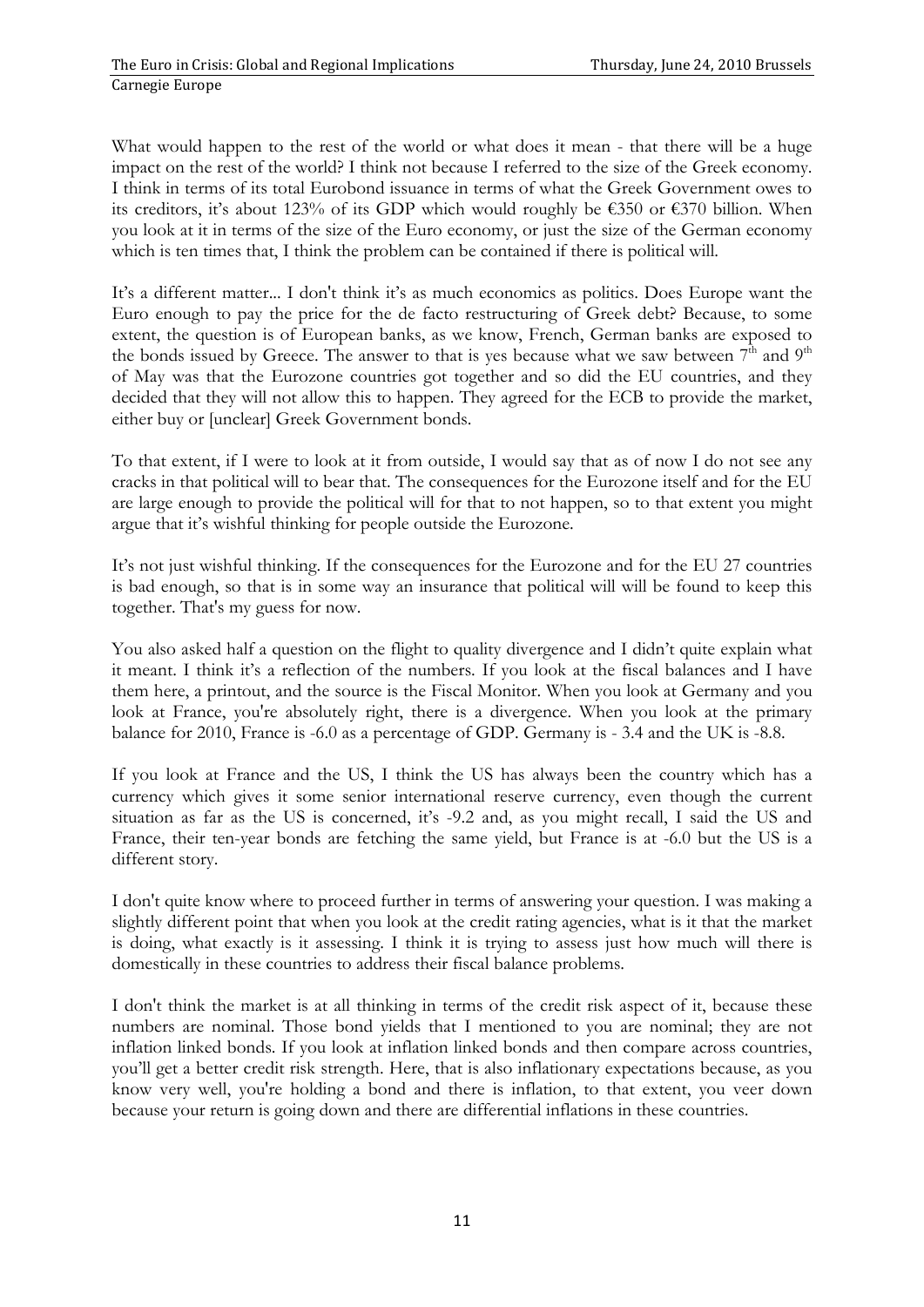If the inflation is different in different countries, even though the bond yield is the same, you're getting a different real return, so I think that's what the market is stressing in terms of inflationary expectations based on the fiscal balances.

**FABRICE POTHIER:** And then there was a crystal ball question.

**THOMAS CARLTON:** Would you say that the Euro crisis as part of the crisis is an accelerator of the relative decline of the high income countries versus...?

**AMBASSADOR JAIMINI BHAGWATI:** I don't think it's a cause, I think it's a symptom. I think the only difference is competiveness. It is the long-term reduction in competiveness vis-àvis other countries. The financial crisis is definitely not a goal [?]. It's just a very abrupt and somewhat rude reminder about where the competiveness balance, how much it has moved. Because if you continue to consume, whether domestic goods and services or from outside based on that, at some point in time there's a come-uppance, so that's what it is.

Competiveness can go down; competiveness can stabilise and go up again, depending upon scientific developments. I think all of us have seen... I was quite taken up by this news report about somebody trying to find out through some image about Alzheimer's disease. Who know where the world is going in terms of such achievements, which have huge implications – just taking one isolated example because I saw it in the newspaper today.

It's difficult to go out two or three decades, I don't know, but the fiscal crisis which is the public aspect of the private crisis and the public sector have stepped in and therefore all their balances have become negative, it is just a mirror image of what the private sector did. There I think it's a bit difficult to say that competiveness has deserted OECD countries altogether. It's just a fact of life that countries would catch up, so either you reduce consumption or you come up with something else.

**FABRICE POTHIER:** Before I turn to you, Uri, let me inject one additional question because I missed Paul's finger.

**PAUL ADAMSON:** Paul Adamson from E!Sharp Magazine. I have a question for each of the speakers as well. I don't want to misrepresent your views, Uri, but you said in respect to your point three that the strengths of the Union, the fact that Greece, for example, can't print Euros like the UK can print sterling, I don't think you referred too much to the future governance of the Euro or its rulebook going forward. I'd like your views, if possible, on what are the channels, your focus on [unclear] channels, I'd like your views on that.

Since Jai referred to an article yesterday that said yes, in haste or slowly, whatever, he also refers to... I hope you don't mind me saying, Jai, that there's no big deal in what is done as long as it's done sensibly, quote, unquote. I just wanted your perspective in how credible, how important is the [unclear] in getting us, us being Europe, out of this crisis.

A question to you, Sinan, although you expressed concerns about the export market to Germany, you were seeing various ways to justify yourself and said how happy you are about the domestic demand that you saw in Turkey and are there any tips you can give us poor Europeans [overtalking] including the UK, by the way, outside Europe, about how to do what you're doing so well.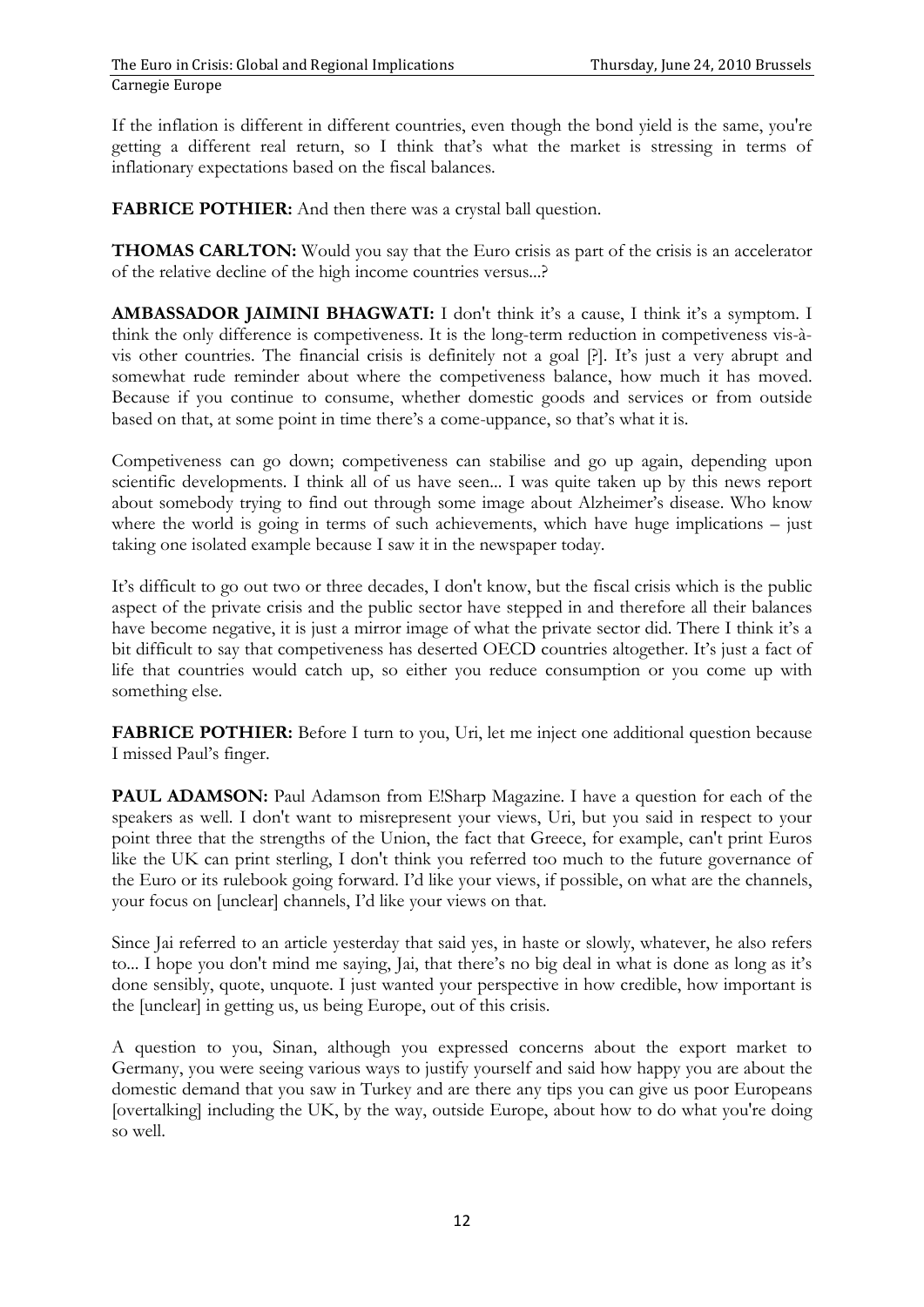**FABRICE POTHIER:** Thank you very much, Paul. Three very interesting questions. What we're going to do is we have a bit more than ten minutes left, so maybe, Ambassador, if you want to finish your series of answers by addressing Paul's question, and then Sinan and then Uri will have the concluding comments. We have just one or two minutes for Sinan and then Uri will conclude, thank you.

**AMBASSADOR JAIMINI BHAGWATI:** One, credit dealing is fine, ideal, if you are doing that as an interim measure, as something that you do to get the fiscal house in order, to get competitiveness back, so you do need also voluntary cuts in consumption, in that order. It obviously has to be temporary and perhaps the UK still has some room for quantitative easing, but it must do more than just look at the City for it to recover. It has to find competiveness in other areas of its economy and there – I forgot to mention this – financial sector regulations and that's what the world is looking to, the EU and the US and others to get their act together quickly on financial sector regulation.

**SINAN ULGEN:** A couple of questions then very fast. On Greece and what happens in Greece from a Turkish perspective, I can see three consequences. One, the cost of capital issue and that's important for a country like Turkey that has a structure of both current account deficit and therefore this stressful episode of Greek default may raise risk appetites or risk aversion rather and lead to an increasing cost of capital.

The second one is the more long-term Euro/dollar question. Indeed, if there is a crisis with the Euro, the Euro-Dollar parity might continue to change and that creates a risk for Turkey in terms of an adverse shock in terms of trade, given that most of Turkey's exports are to Europe whereas imports are largely dollar denominated. If the Euro loses strength, that's going to lead to adverse consequences on Turkish current accounts, for instance, or again as a chronic deficit.

The third one is really a more political question. It's really whether this type of stress within Europe can lead to a structural change within the governance structures of Europe. We've already talked about the economic governance, but whether that can in time lead towards a Europe where you see a core group of countries going forward with deeper integration and whereas the other EU countries will remain on the periphery. I'm talking about more of the type of concentric circles of multi-speed Europe and that certainly will have an impact on how Europe is with its own neighbourhood and, in particular, with countries that it starts negotiations.

Thomas, your question about what I see in terms of the decline, I think Europe and not EU – let me rephrase it – has a big image problem. Because I think here the perception is more dismal than reality. The more countries that are in Europe's neighbourhood look at and read about what's being reported about the economic difficulties, widely reported by Bloomberg and Herald Tribune and so on, that creates a problem and people tend to believe that Europe is a waning power.

I think here the perception goes way beyond what it actually means in practice for Europe's economic might and how you deal with that is another question, but I just wanted to make that point.

Recommendations: two, if I may. One is really attitude towards work. I think that is the main difference and is going to make a difference. I'm not here talking about the Asian type work ethics, but nonetheless we have the same approach towards work and the Turkish people believe that there is a lot of catch-up and therefore work is not something that you can evade. Average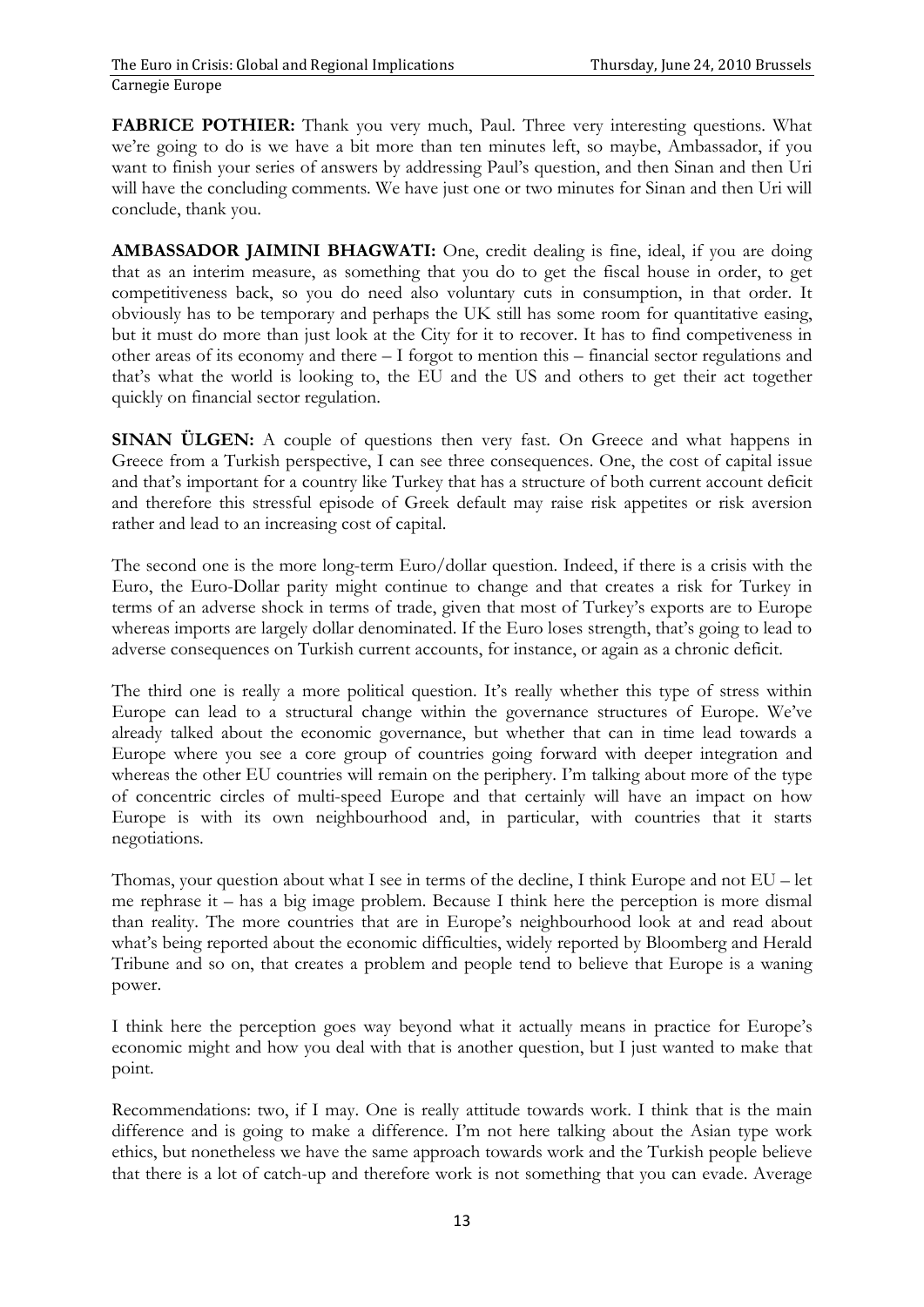working hours in Turkey have actually gone up significantly in manufacturing from 46 to 52 hours a week. Compare that with 35 in some of the countries and you see where the difference in competiveness comes from.

Secondly, it's about regulations. I think one of the advantages that Turkey has had has been to really adopt the type of regulation - because we're a negotiating country – that is more pro growth, but leave the type of regulation that is less pro growth aside until the time when we have a new member. That I think has helped the economy into its more dynamic growth pattern.

**FABRICE POTHIER:** Thank you very much, Sinan. Uri, you have the concluding remarks, addressing the questions, so do everything to try to give us a sense of what your take is on those points.

**URI DADUSH:** First of all, I agree that Greece is [?]. If the IMF program works, Greece has 150% of debt to GDP, if it works, three years from now, which is a huge number for a country with the governance and the reputation of Greece. Turkey had a debt crisis with 50% of GDP debt and Argentina before that with 50% to GDP debt; Russia also had a 50% to GDP debt.

This is why the default question on Greece is not going to go away and the markets are very aware of it. I agree with what Jai said that to a degree this has already happened. If banks were marking to market, I know when I look at my small portfolio at the end of the month I mark to market; I don't look to find the... face value. I look at what it's worth so I hope the banks are doing the same thing as I do in my own little way and, if they are, then Greece has already defaulted.

Now a little more seriously, I like to think of the consequences of default under two scenarios. One scenario is where the world has recovered and the markets are confident that Spain and Italy have undertaken the necessary measures. Under that scenario a Greek default which essentially recognises that the value of the bond has gone down, etc, will never lead but can be managed without responding to pressures.

The other scenario is the scenario where we don't have a consolidated recovery and we are continuing to be extremely concerned about Spain, Italy, etc, which happens to be the situation right now. In that scenario, I think that default could have disastrous consequences in the sense that it will affect confidence in a huge way and then we'll have repercussions through the financial channels, to the trade channels, etc, which is why I understand that the European authorities, the IMF, etc, have not received it with a default, a rescheduling of the debt in the current context.

I think they will need to do it but they should do it at the time when we feel that things are under control and right now the world recovery is progressing and let's hope it doesn't get diverted.

If you see the real action in these countries, I think the stage will be set for... By the way, the default can happen in many ways. Jai and I worked a long time ago in the World Bank on a concept called Debt Forgiveness. The word forgiveness does not appear to be part of the European lexicon at the moment, but it is in development. There are ways that the debt can be not paid back without default, if you follow my gist, but of course the political, you have to be able to justify that.

There are all sorts of ways provided the environment is good. Resolution mechanisms, I can see pluses and minuses. I understand why there's always a mechanism and that gives the wrong